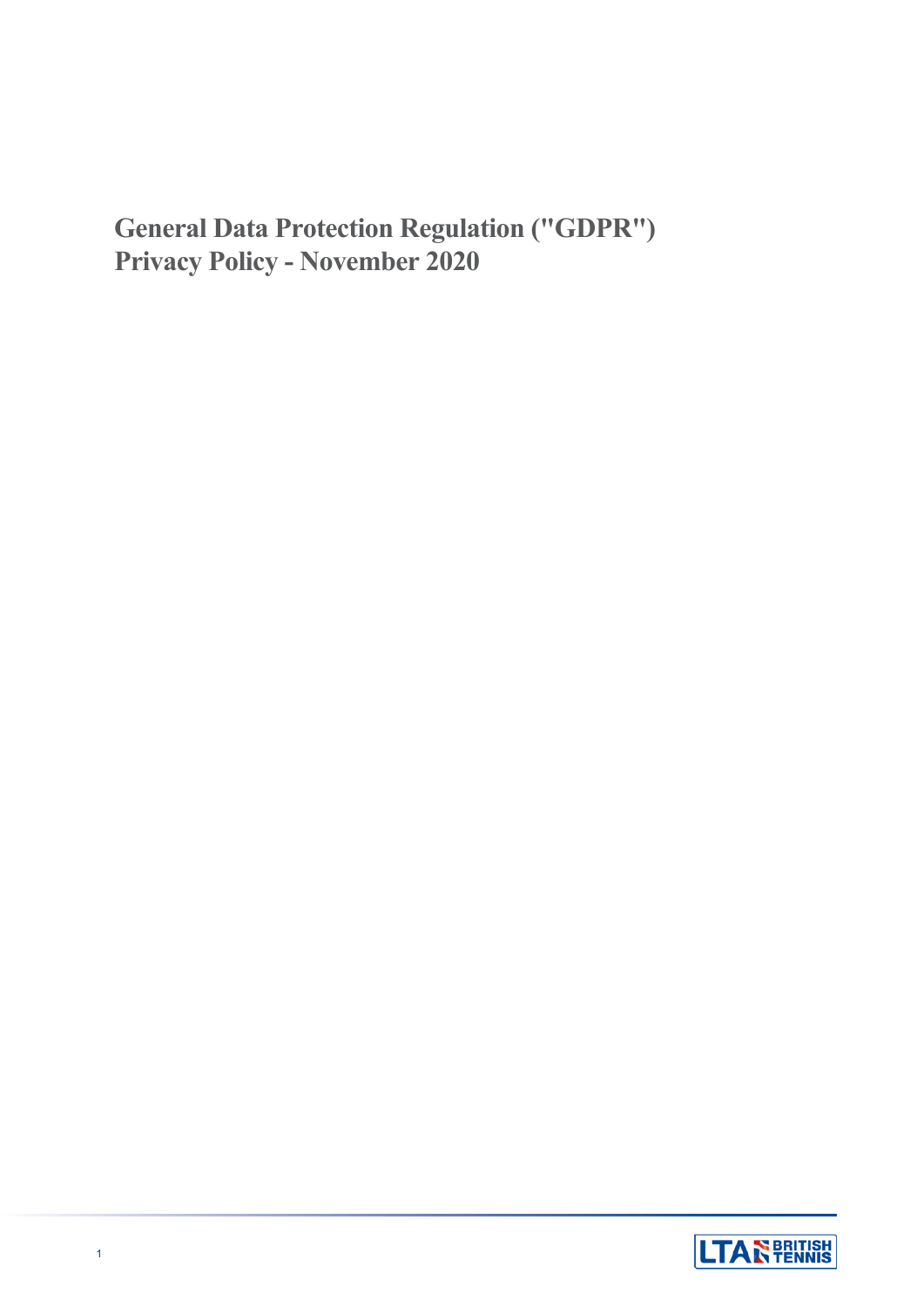For the purposes of the General Data Protection Regulation ("GDPR") and UK data protection laws, the controller is LAKESIDE LTC / FRIESLAND LTC (the "Venue") of Queen Elizabeth Park, Toton Lane, Stapleford, NG9 7HB**.**

### **About this document**

This privacy policy sets out the way we process your personal data and we've created this privacy policy to make sure you are aware of how we use your data as a member of our tennis venue.

#### **How we collect your information**

We may collect your personal data in a few limited ways, namely:

- Directly from you, when you fill in an application for membership, when you make enquiries on our website, when you provide information via the Venue's club management software or court booking system, or when you interact with us during your time as a member in various other ways (for example, where you enter a competition, renew your membership, sign up for a course or lessons);
- From someone else who has applied for membership on your behalf (for example a family member or your tennis coach who has provided us with your contact details for that purpose);
- From the LTA (for example, where the LTA passes on your details to us in connection with a complaint or query you have raised about our Venue).

# **The types of information we collect**

We may collect the following types of personal data about you:

- Contact and communications information, including your contact details (including email address(es), telephone numbers and postal address(es) and records of communications and interactions we have had with you);
- Financial information, including Direct Debit details;
- Certain other information which you volunteer when making use of your membership benefits (for example, when making court bookings or making use of other Venue facilities).

We may also collect data about your health or medical conditions, where you have volunteered this, for example so that we can cater for you when you attend a Venue social event or a course/camp.

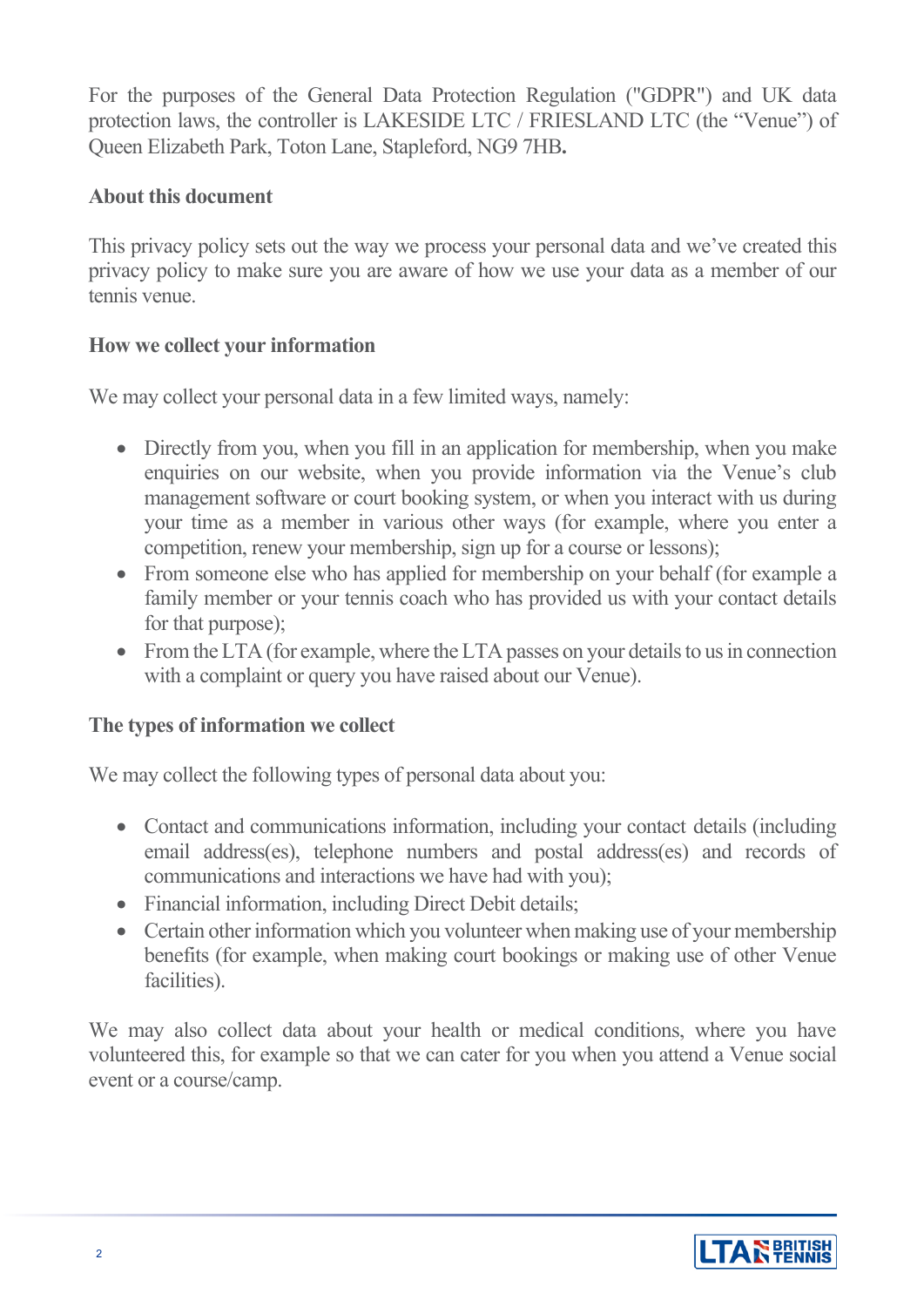#### **How we use personal data**

Personal data provided to us will be used for the purposes set out at the time of collection and, where relevant, in accordance with any preferences you express.

More generally, we will use your personal data for the following purposes:

- Administration of your Venue membership, including:
	- o informing you about court / facilities opening hours;
	- o taking payment of membership fees;
- Fulfilment of orders for goods and services, including court bookings;
- Administration of the Wimbledon ballot:

where this is necessary for the performance of a contract (including any written terms and conditions relating to your membership) with you;

- Research and statistical analysis about who is playing tennis in our Venue;
- Communication about our Venue activities that we think may be of interest to you;
- Storing your details on the software platform we use for our online Venue member management database / court booking system. Please note that your own use of the software or system is subject to the Terms and Conditions and Privacy Policy published on that site;

where this is necessary for our legitimate interests (for example in increasing use of our Venue's facilities and participation in the game generally);

• Promoting our Venue and promoting goods and services of third parties (for example, equipment suppliers, operators of coaching courses, and organisers of tennis events) where we think this will be of interest to you;

where this is necessary for our legitimate interests (or the legitimate interests of a third party), and/or where we have your consent, as applicable.

#### **Your marketing preferences**

We will always respect your wishes in respect of what type of communications you want to receive from us and how you want to receive them. There are some communications, however, that we need to send you regardless of your marketing preferences in order for us

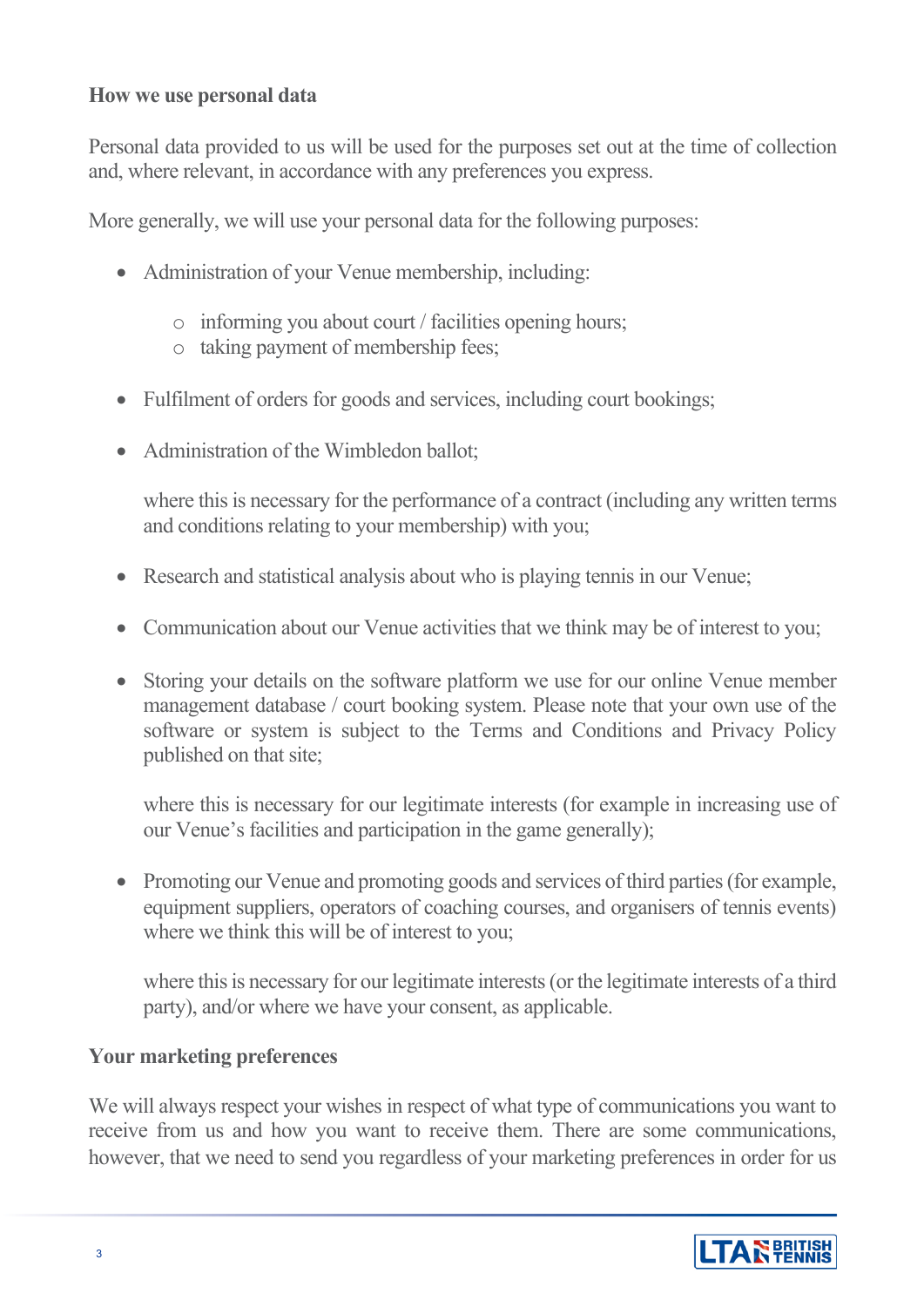to fulfil our contractual obligations to you as a member of our Venue. Examples of these essential service communications are:

- Records of transactions, such as payment receipts or Direct Debit confirmations (as applicable).
- Membership related mailings such as your membership renewal reminder, notices of formal meetings and information about venue closures and holiday opening hours.

You are in control of how we communicate with you. You can update your choices and/or your contact details by contacting us at:

Telephone: 07984 648055 Email: lakesidelawntennis@yahoo.co.uk

# **Sharing your information with others**

We do not sell or share your personal data for other organisations to use other than as set out below.

Personal data collected and processed by us may be shared with the following third parties, where necessary:

- Our volunteers, for the purposes of administering your membership and giving you access to the membership benefits to which you are entitled.
- Our contractors and suppliers, including coaches, any provider of membership management services.

# **How long your information is kept**

We keep your personal data only for as long as necessary for each purpose we use it. For most membership data, this means we retain it for so long as you have a valid Venue membership and for a period of six years after your last interaction with us (for accounting, tax reporting and record-keeping purposes).

# **Your rights**

Under certain circumstances, by law you have the right to:

- Request access to your personal data (commonly known as a "data subject access" request"). This enables you to receive a copy of the personal data we hold about you and to check that we are lawfully processing it.
- Request correction of the personal data that we hold about you. This enables you to have any incomplete or inaccurate information we hold about you corrected.